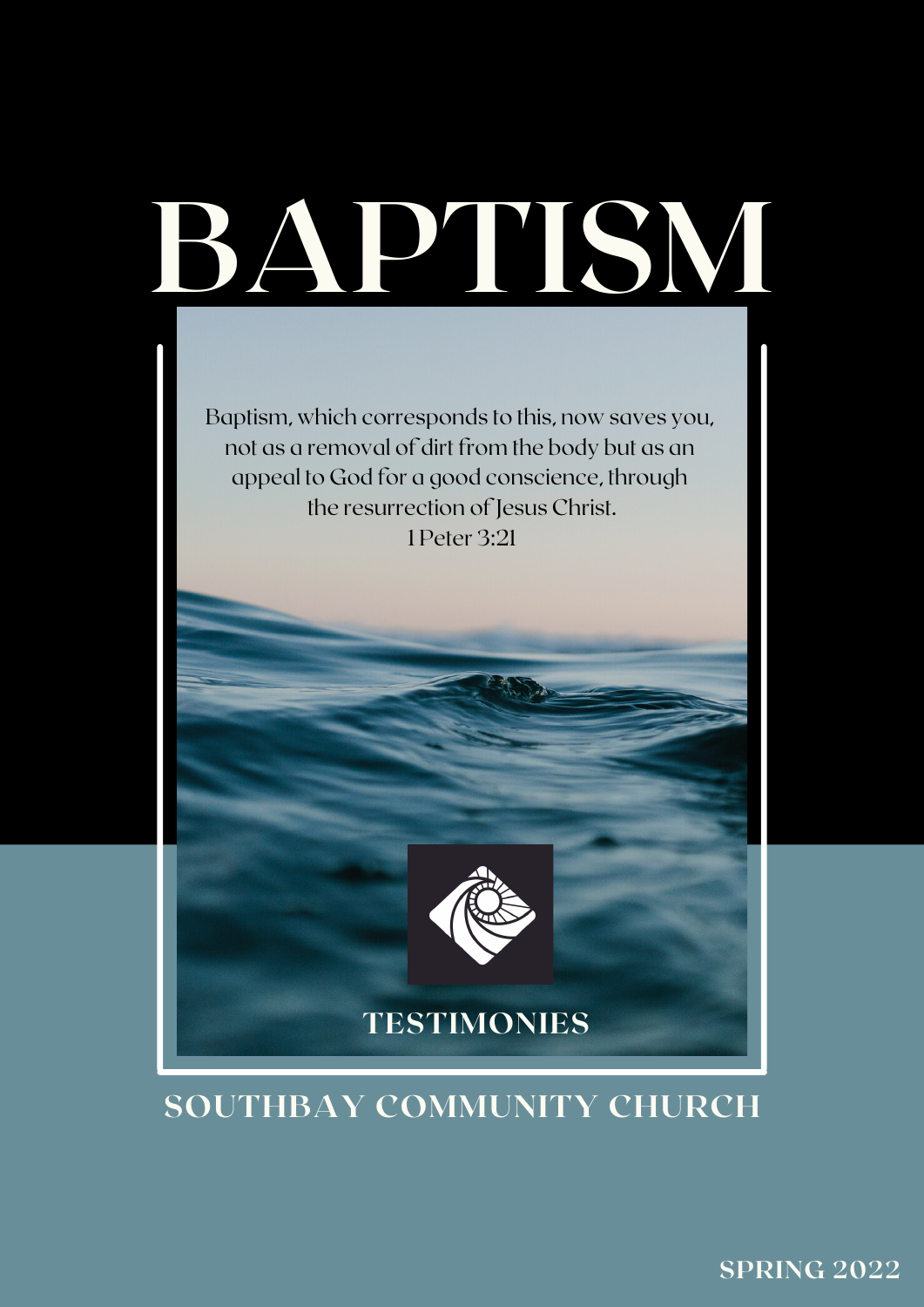# **4 Things You Need to do to Receive Jesus Christ Into Your Life**

1. ADMIT your spiritual need. "I am a sinner." 2. REPENT and be willing to turn from your sin. 3. BELIEVE that Jesus Christ died for you on the cross. 4. RECEIVE through prayer, Jesus into your heart and life.

#### PRAY SOMETHING LIKE THIS FROM THE SINCERITY OF YOUR HEART

Dear Lord Jesus, I know that I am a sinner. I believe that you died for my sins. Right now, I turn from my sins and open the door to my heart and my life. I receive your forgiveness and ask you to be my personal Lord and Savior. Thank you for saving me. Amen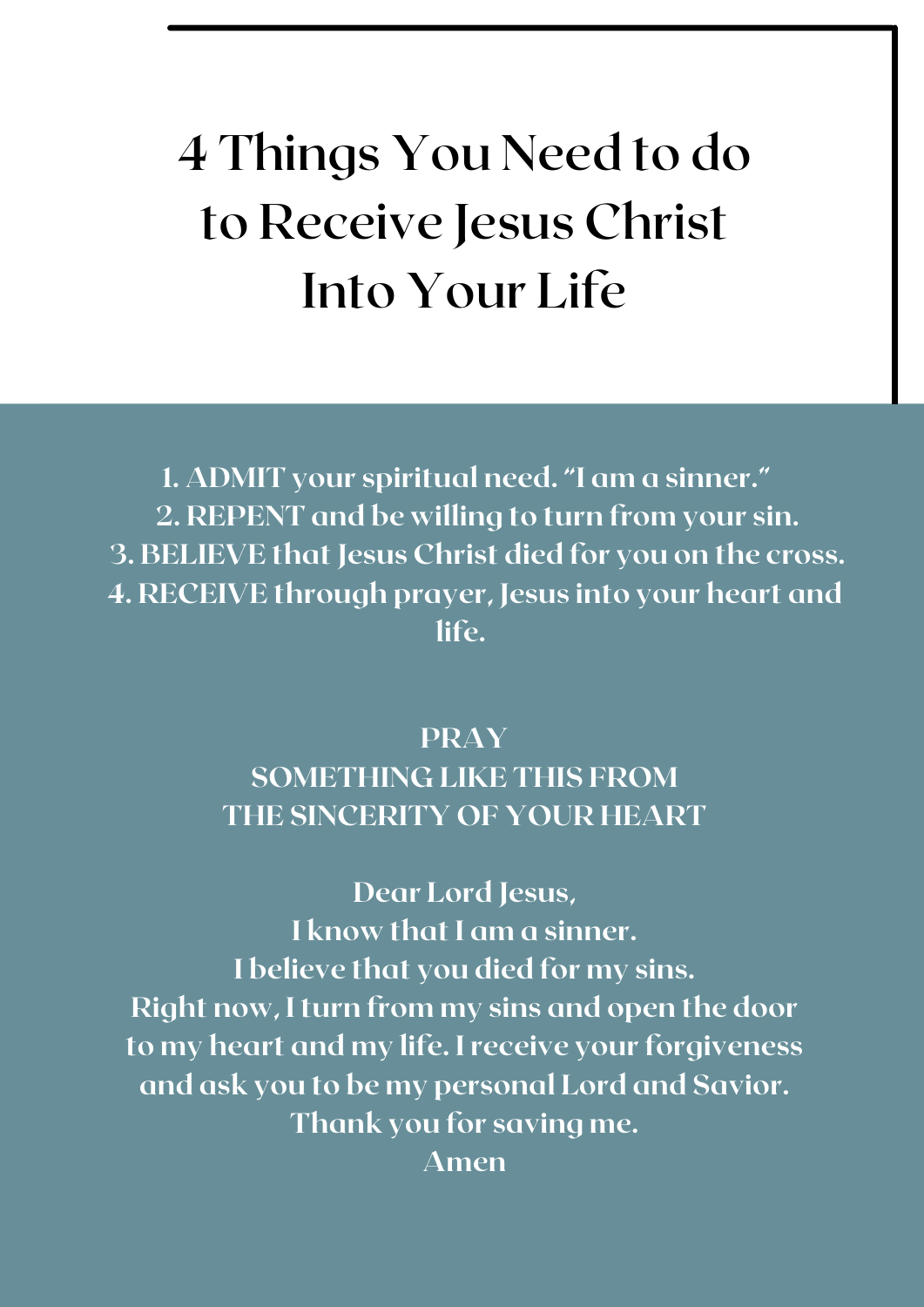# **Charles Thornhill**

I was "baptized" as a kid around the age of 5. I remember the moment pretty vividly...mostly the aftermath of a bunch of people congratulating me after. I didn't understand why. You see, I didn't really grow up in the church. I can probably count the number of times on both of my hands that I went to church in my youth. I spent my formative years working incredibly hard and learned that I could only earn love and acceptance through accomplishments and my own merit.

Fast forward to my sophomore year of college at UC Irvine and this is when I really started to ask more questions about my faith...or lack thereof.

To make a long story short, I went from being an arrogant skeptic to someone who encountered God in a way that was so palpable and real. I've never quite looked back since. I remember one night in the dorms, around the age of 20, and crying out to God and giving my life to Jesus. No audience. No flair. Just me on my knees in the dark crying out.

Because I can remember that moment so vividly and because I have spent most of my adulthood following Jesus, I never felt the "need" to get baptized again because I had already done so when I was a kid.

However, over the years, the idea has tugged at me more and more and as the old adage goes, "better late than never."

While my conversion was absolutely authentic and real...and me working out my salvation these last 2 decades or so has also been very authentic and real...I want to get baptized now because 1) Jesus commanded it. Period.

And 2) while I'm not legalistic and don't think it saves me anymore than I already have been, I want to participate in this act of obedience amongst the Body of Christ including my wife and my kids.

Had I been baptized when I gave my life to Christ during those college years, I think I wouldn't have understood the full weight of my sin and that decision of getting baptized amongst the Body of Christ.

Although a new convert, I was still just that: NEW. I was very prideful, thought I was way too smart because of my academic success, and like most young men, I had issues with lust. I thought that Jesus was ONLY saving me the negative consequences of those sins...which is why I turned and changed my life significantly after giving myself to Him.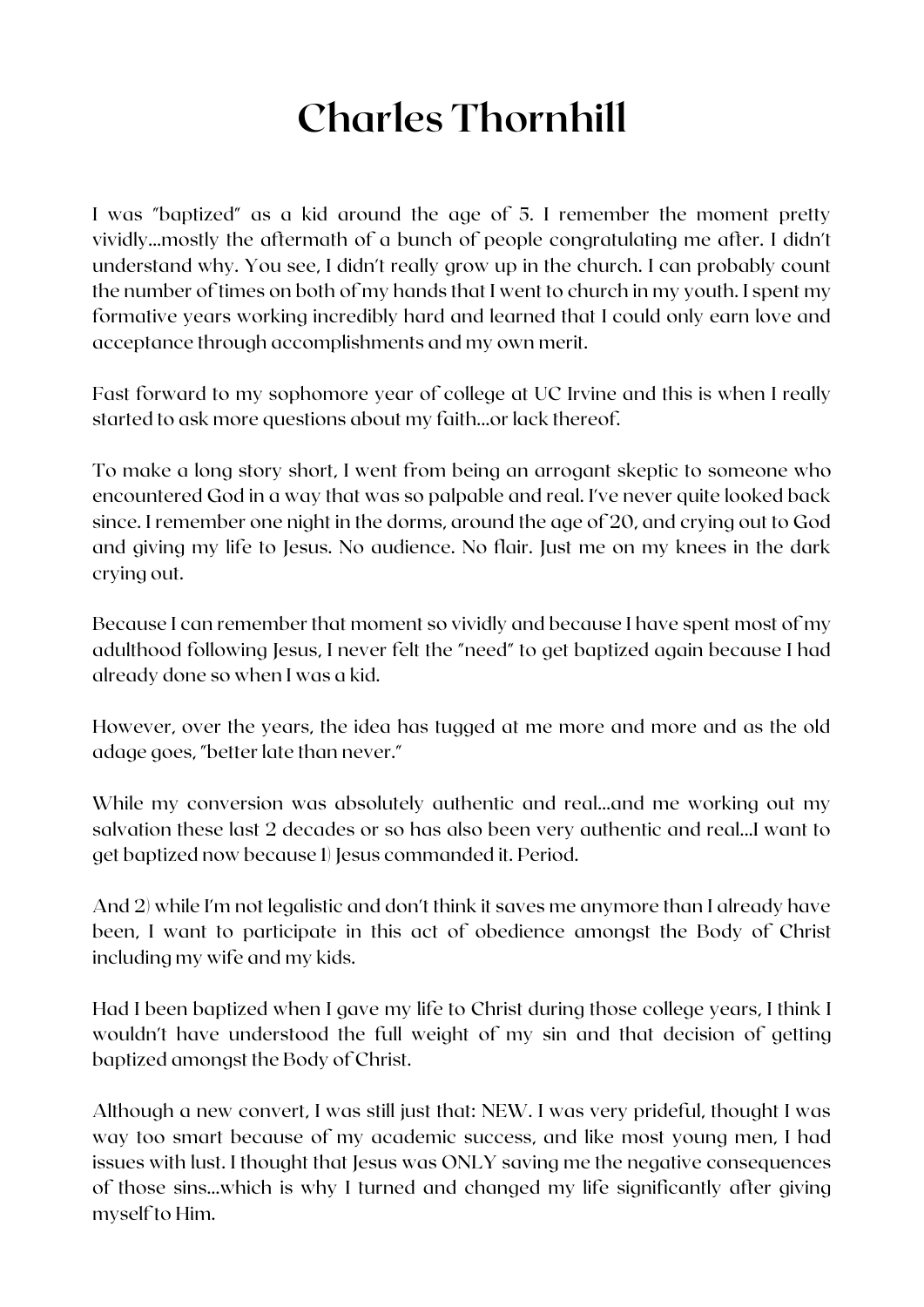But over the many years now of living out my faith, I can tell you that Jesus has saved me from eternal damnation because I sin and sin far more than I ever can begin to fathom. I honestly think that back then, I still would've felt that I "earned" the right to get baptized because I stopped being so arrogant or stopped lusting as much or because I stopped partying in the way I had before... Or even comparing myself to other younger Christians who may have done more "sinful" things than I did since I would actually deem my sins "less" sinful than some of theirs.

My conversion to Christianity wasn't motivated by a seemingly typical college kid vice (i.e. drugs or alcohol, etc)...

Rather, I would say pride was my vice.. All my life, I've been an earner. Earning awards and status. So, any good thing that came my way, I thought it was because of me and my talents and how industrious I could be. It was really pride and pride in sort of a "It's me against the world attitude." Perhaps it was because I grew up without my father. Or that I grew up experiencing certain traumas and still "made it." However, I know full and well that anything truly good in my life is because of God and not because of me. Having this awareness going into a Baptism makes it that much more special for me.

But as the Word says, my righteousness is as filthy as rags. I didn't have just a "few" things wrong with me when I got saved...everything was wrong with me. Not just my actions. But my words. My thoughts. My heart.

Jesus is perfect. He is without blemish. He is blameless. He saved that scared, sinful college kid from a life and eternal life without Him. AND today, He sanctifies me, disciplines me, protects me, corrects me, and above all, loves me deeply. Not because of who I am or what I've done but because of who He is. I deserve not one Good Godly thing. I am far more aware of my fallen nature than ever before...but I am also far more aware of the grace, power, and mercy of Jesus. His mercies renew each day. I am blessed that He has graced me enough to become aware of that truth.

I get to live in that truth. I get to re-learn it, re-commit to it, and today in front of the Body of Christ, I get to declare that I am nothing more than a sinner that has been saved by the grace of a perfect Savior.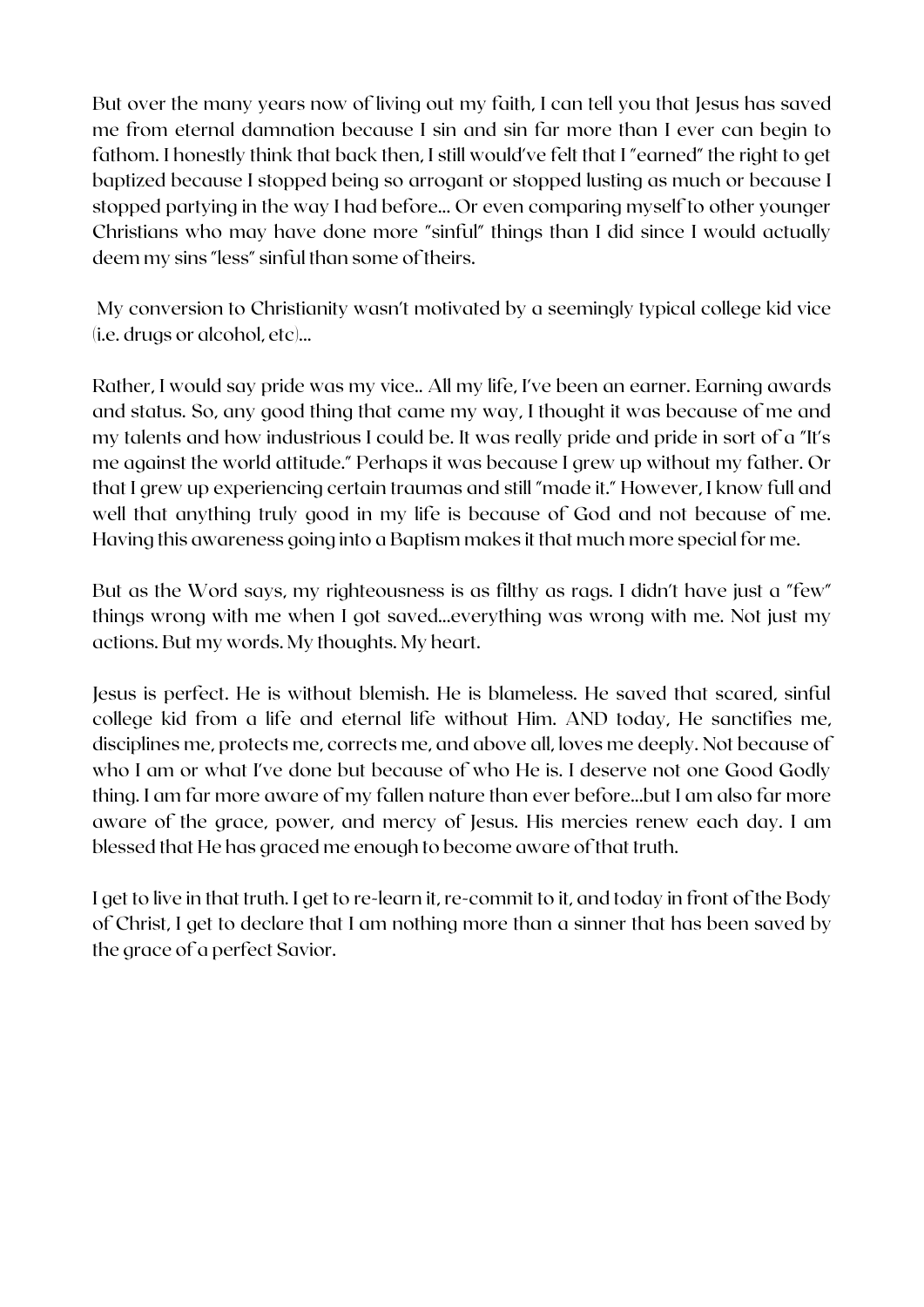# **Lucas Ng**

I grew up going to Church my entire childhood so there wasn't a specific event where I turned to Christ but my faith matured sometime in highschool. Prior to being saved I dealt with a lot of low self-esteem, self-image, and pride. I was caught up in what people thought of me from the outside. I turned to trying to make myself look cool with the way I dressed and act as someone I was not. I would spend all my allowance on shoes and spend hours researching the latest sneaker trends just to impress other people.

In high school, I went to a youth group retreat and the message was about worshiping idols. The part of the message that spoke to me was where you spend your time is where your heart is going to be. I was convicted of all the time and effort I put in towards sneakers and gaining people's approval. I learned that you do not have to gain Jesus's approval and that he loves you no matter what.

Now with Jesus, I have experienced freedom and peace from my sins. With this experience I try to love others unconditionally, no matter what is on their feet, how they act, or what they say, just like Jesus did.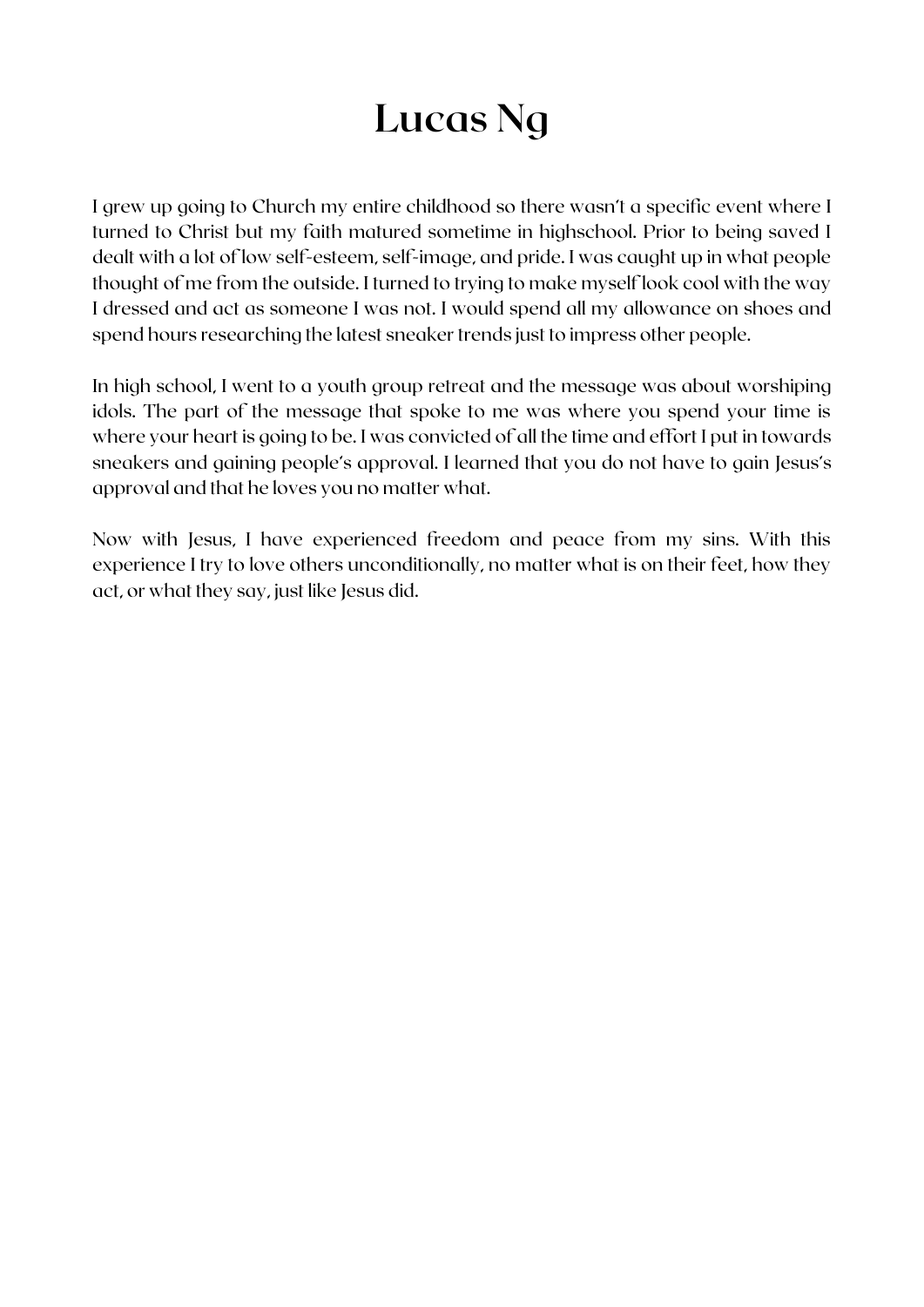### **Cathleen Deleon**

I was raised Catholic and had a religious lifestyle. For example, I could recite from memory various prayers, celebrated sacraments, and volunteered to serve the community. I believed that if I followed the Catholic Church's doctrines and lived a moral life, God would declare me to be righteous. On Sundays, I professed Jesus as Lord, but in reality, I decided what was best for me. Moreover, I believed that since I served Him, I deserved to receive good things. When I made mistakes, I reconciled them with good works. I was stuck in this mindset and didn't see other options.

There came a time when I was job searching. I wanted a well-paying job that held a prestigious reputation. However, the right opportunity never came up and I was disheartened. I believed that if I attended more Masses (liturgical ceremony) and persistently prayed certain prayers, God would favor me. During that time, a video website randomly recommended a biblical Christian service and I started watching services in addition to Masses. By God's grace, I gradually became interested in seeking Him and sincerely reading the Bible; attending Mass felt like going through the motions. After some time, I became concerned about my salvation. The Holy Spirit revealed to me that I was a sinner and only through Jesus' sacrifice, I could be perfectly righteous before God. I repented of my sins to Jesus and acknowledged I trusted Him to be my righteousness. Admittedly, I constantly had to be reminded by the Holy Spirit that I couldn't earn God's love nor deserve His forgiveness.

As a child of God, I have experienced the Lord is truly merciful and gracious. Despite my shortcomings, God is faithful. It's a blessing to witness the work of the Holy Spirit in my life. I have been born again and find my identity in Jesus. Now, it's important for me to grow in faith, love, and holiness. My decisions are connected to seeking God's will, rather than my own desires. Although I know I will encounter suffering and trials, I can preserve, knowing He is always with me. Jesus' resurrection helps me understand that things in life are temporary and no matter what happens, there will be a day when everything is made right. I can't wait until I'm in the Lord's presence, praising and worshiping Him without end, together with my brothers and sisters in Christ!!

And I heard a loud voice from the throne, saying, "Behold, the tabernacle of God is among the people, and He will dwell among them, and they shall be His people, and God Himself will be among them, and He will wipe away every tear from their eyes; and there will no longer be any death; there will no longer be any mourning, or crying, or pain; the first things have passed away." (Revelation 21: 3-4)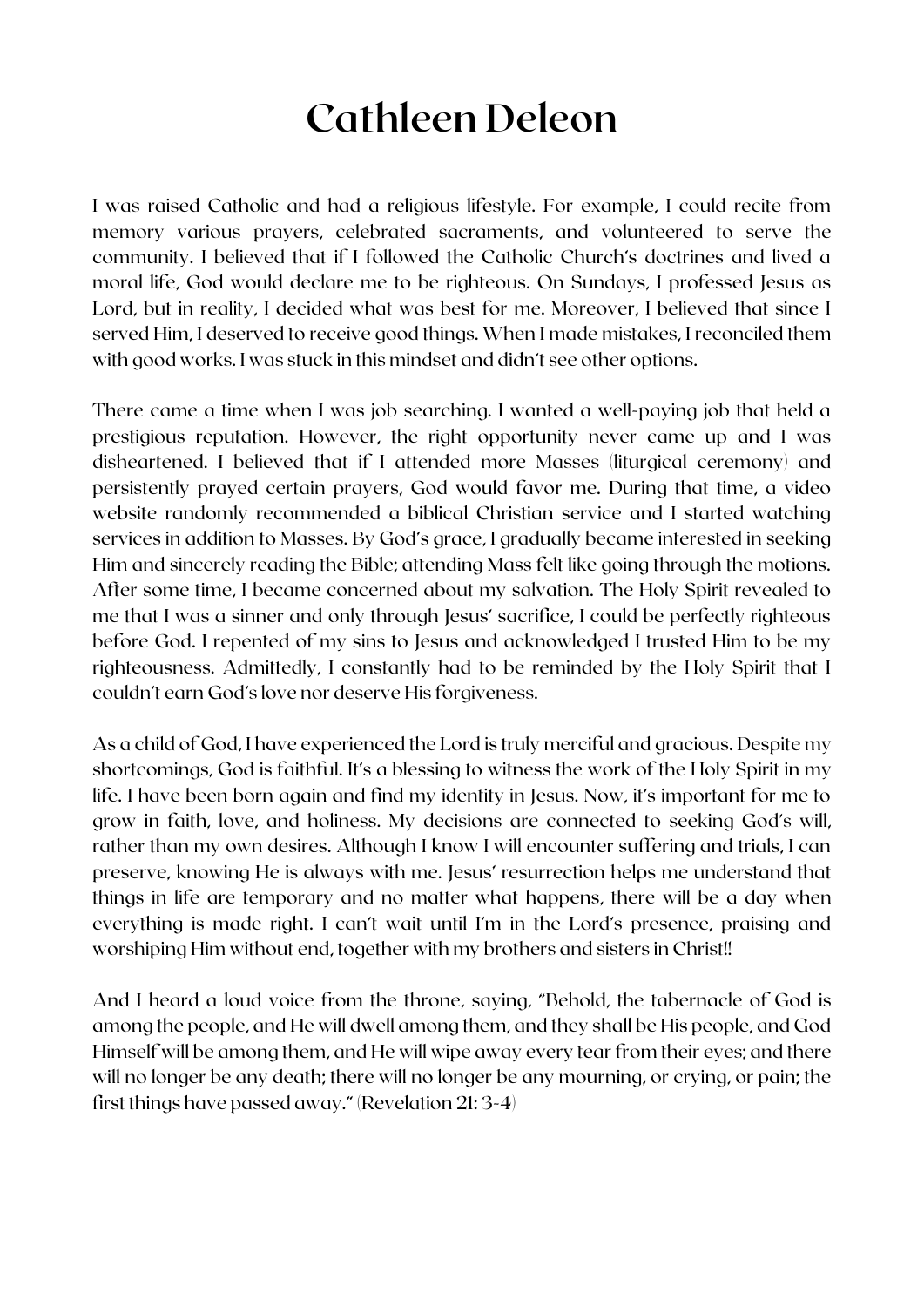# **Jung Ha**

My life prior to conversion (confirmed at a Methodist Church in 1990 through sprinkling, but really saved senior year in high school in 1994) was just an absence of the knowledge of Jesus, His word in the Bible. and really anything associated with Christianity. I grew up with my paternal grandparents and my father in S. Korea, literally on the other side of the fence of a local church, but we were non-religious family and I didn't really get introduced to a Christian church and Jesus until I was nine years old when I immigrated to Arkansas to live with my mother.

I think I thought at the time that I was a good kid, obedient and excelling in academics, but looking back, I can see patterns of sinfulness in my life, particularly when I was living in Korea but really even to the present. When I was young, I distinctly remember taking things that were not mine at the local convenience store and even at the church playground. But as I got older, I think the biggest struggle for me was the sin of "selfreliance" and not God-reliance based upon my rearing/life circumstances. I still struggle with this to this day, so I place it at the Lord's feet continuously.

It's obvious when I look back on my life that God pursued me even when I didn't know Him. Last weekend we sang a song called "Goodness of God," that song perfectly describes His PURSUIT of me… that [He] has been so faithful, that [He] has been so, so good, that [His] goodness is running after me. It's really amazing to see how His steady hand of love and guidance has been there all along my life, even though I grew up in a divorced and broken home across continents (Korea and US). I am so thankful that God surrounded me with His love and grace… through His church… through fellow believers …through His word.

I came to know the Lord in a gradual way through my mother, Sunday school and youth group, but I really got to know the Lord during high school when I changed churches and several of my closest friends journeyed with me in my walk. The "light bulb" event happened during an Easter play at the church in 1994, especially during the part where Jesus walked down our church aisle being mocked, spit on and whipped by several Roman soldiers. While it was just a play, it felt so real to me and with every whipping on Jesus' back, I could see/hear my sins being transferred and being carried by Jesus to the cross. What I had read about in the gospel of John only a month ago all came into reality for me and I dedicated my life to Christ that weekend.

Jesus really began to speak into my life after high school as life continued to have its challenges, especially in my drama-filled family situation. I continued to seek His face through His word and church fellowship; and saw His great heart for the nations through a Perspectives class in Boston, a missions conference called Urbana in 2000, as well as on a short-term mission trip to Dominican Republic in 2002.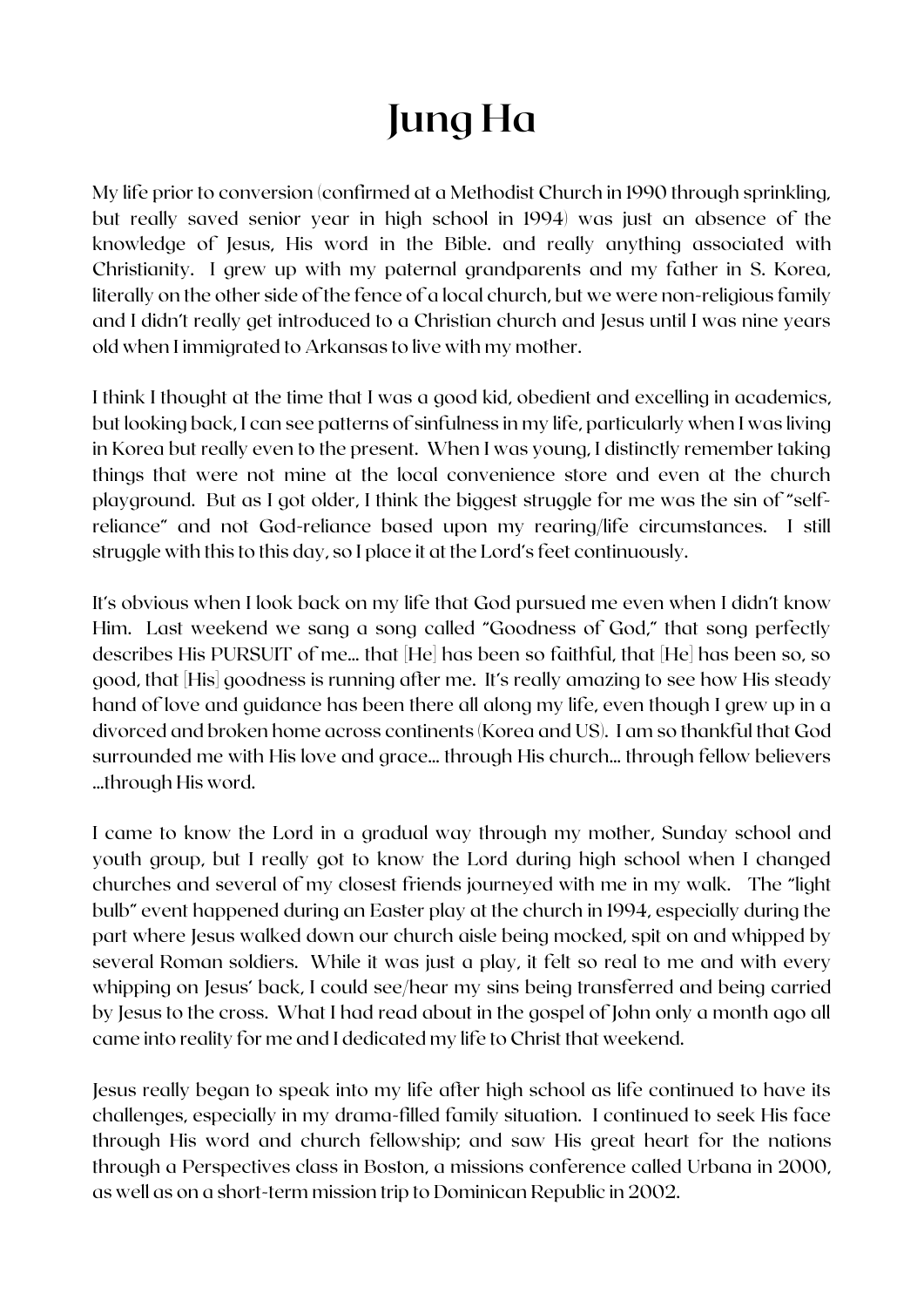He was and continues to be my source of hope & strength and father-figure in my life. He has continued to "run after me" with love and grace, providing me a wonderful godly Christian wife (Jean) in 2002 and a miracle in life through our beautiful daughter (Evelyn) born in 2010 after several miscarriages, which really tested our faith.

While life hasn't been easy, I know that God has blessed me in so many ways and surrounded me with such wonderful Christians throughout my life. I know I would not be here without his mighty grace - I realize more and more each day how much of a sinner I am and how much more I need his grace … leading me each and every day, especially in serving others with love as He has shown me. So each day, I cling to His word, His mercy, His faithfulness so I can live in freedom under His perfect grace!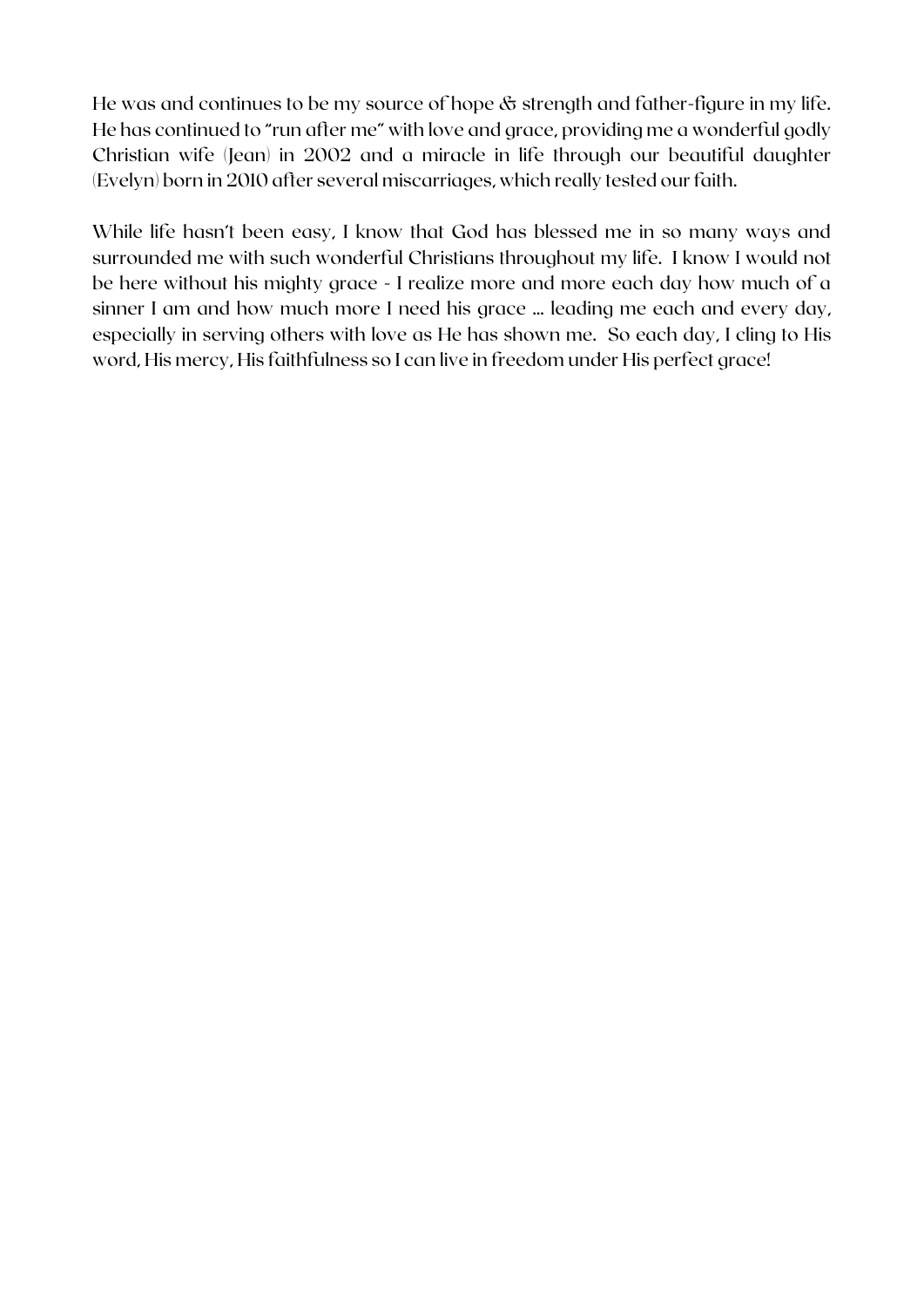### **Dora Guzman**

My name is Dora Guzman, I was born and raised in Bogotá, Colombia. I have two daughters, Luisa and Grace and two grandsons, Noah and Samuel.

I was taken to Church at a very early age, because my father was a Christian. I used to go to Church every Sunday until I became a teenager. But during my young adult years, I lost my passion for the Lord even though I continued to go to Church.

During this time, I made many mistakes because I did not have the Lord in my life. Sometime later I started to realize the many mistakes I had made and how the Lord was with me, protecting me despite my rejection and my lack of commitment to Him. He took care of me and my daughters when I did not deserve His loving care.

I found myself hungry for the Lord, the pressures of life moved me to look for Him. After studying the books of Romans and Ecclesiastes, the Lord confronted me with my sin. He taught me that this world is vanity and the real treasure is in my eternity with Him. His sacrifice in the cross finally became clear, and I felt ashamed for taking His sacrifice for granted. I understood that my sin separated me from a Holy God, but the blood of Christ shed in the cross, cleansed me and presented me before the Father without my blame or my shame. I am now clean because Jesus died in the cross and I am saved because He loved me enough to die for me.

Since then, I have committed myself to the Lord, to surrender my life to Him, to seek Him daily and to depend on Him in every part of my life.

The Lord has blessed me with peace, I have lost interest for the things of this world and I have a living hope of spending eternity with my Savior. This is why I want to get baptized, to make a public profession of my faith in Jesus Christ and what He has done in my life.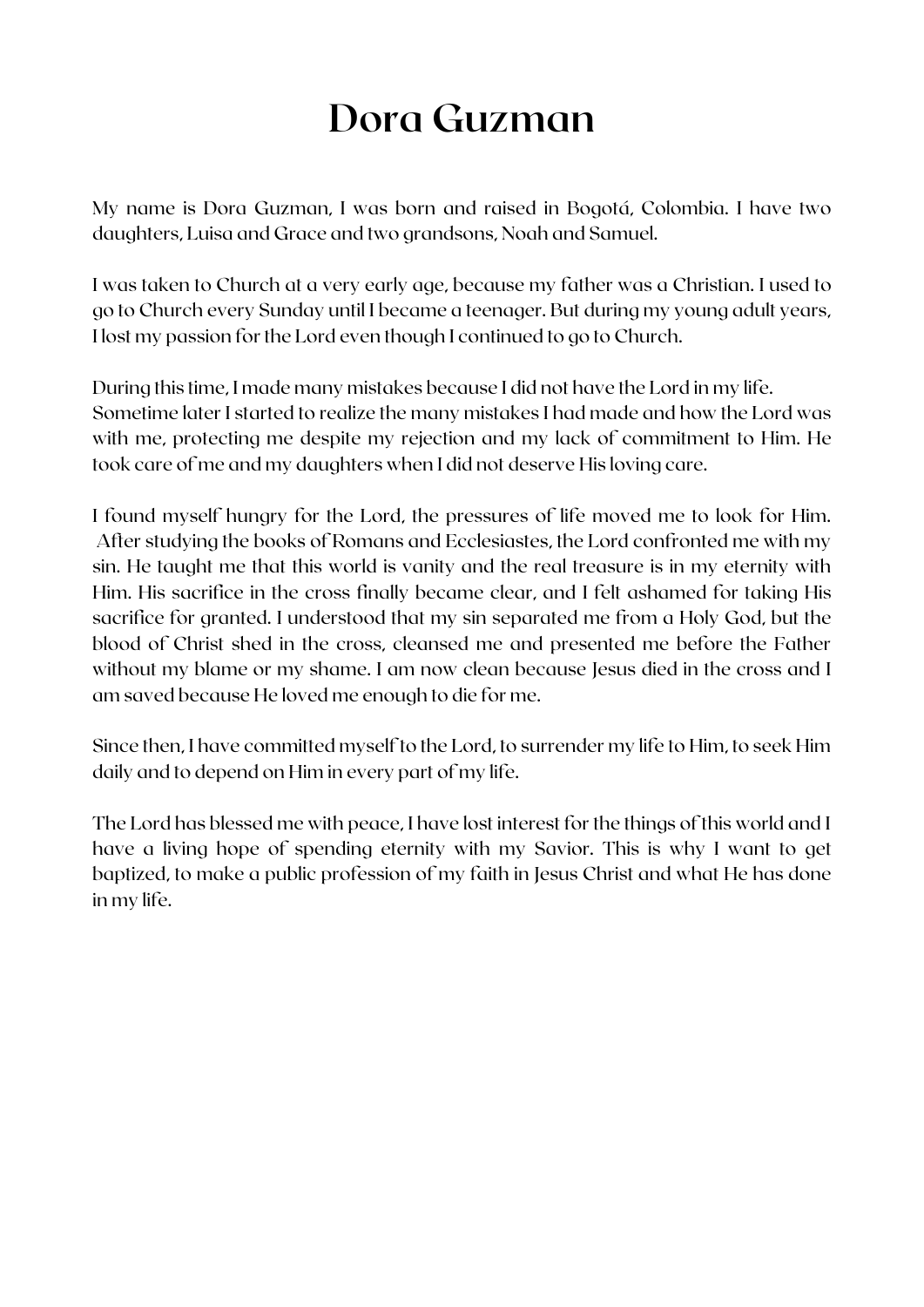# **Marshall Hall**

My testimony goes deep in my early youth. I grew up in the church and felt an extremely strong frequency with the Holy Spirit. I fell in and out of phases going through temptation and being led away from a fulfilled life through Jesus Christ. Lately in the last 5 years or so my connection has never felt stronger and I have always envisioned myself getting baptized and love the act of obedience and devotion to God through the Son and as Jesus told us we must be baptized, thus I shall! Amen!! Praise the Lord! No matter what trials and tribulations I deal with in life, I always know my Savior is there beside me, showing me lessons through faith and love! There is no greater love!! Amen!! One parable that really got me was Jesus explaining the fruit farm parable before His death (in the book of Mark) this passage blew my mind! Today in God's grace I will walk with Jesus closer and closer!! This is the next step in a long staircase for me spiritually.

Of course, I need Jesus because He is in every breath, every step, every thought that I take. I do not make any big decisions without going before the Lord, first. Jesus' death is the most important event in the history of time. Rolling that into the book of Acts and the resurrection and post resurrection, giving humanity another chance at salvation through the Son, Jesus Christ! His death not only accomplished the salvation of countless lives, (His bride = the church) but God's plan came through in a big way and I believe my old sinful ways of phasing in and out-self is dead and I am reborn through Christ our Savior by the grace of God. That is what death and the resurrection has meant to me. It's everything. Praise the Lord, for there is none higher, Amen.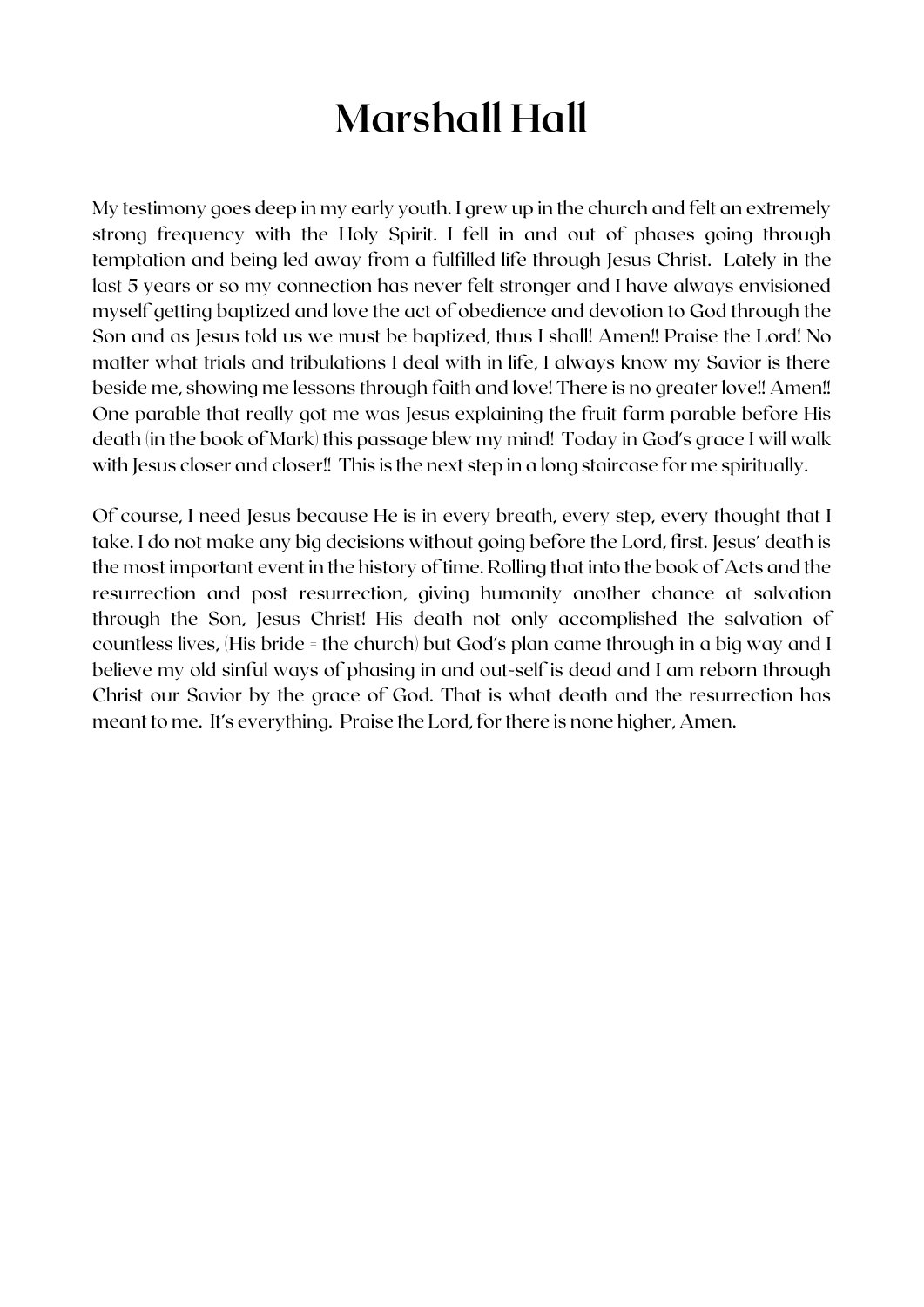### **June Guo**

In the book *The World of Yesterday*, Austrian author Stefan Zweig, wrote about his childhood education at school, "I cannot recall ever having been either 'joyous' or 'blissful' during that monotonous, heartless, and lifeless schooling which thoroughly spoiled the best and freest period of our existence."

Similarly, during my childhood, I could hardly recall having been "joyous" or "blissful". I was always being anxious and stressed especially at home not because of me being a disobedient kid, but because of my father's abusive parenting style. The relationship between me and him has never been easy. And also as a result of that, I found it hard to fully trust someone. Growing up, majority of time, I tried to avoid human interaction, being quiet and alone made me feel secure.

I somehow managed through the monotonous and heartless life all the way to college, after college, I came to US for grad school. School work wasn't tough for me but I could hardly focus and I felt something's missing in my heart and my mind. I didn't know what it was. At that time, I met several Christian friends, they were so nice to me and others that I felt it too good to be true. They must want something from me, I wondered. But no, they were just trying to help. One of them later became my best friend. It turned out that we had similar childhood experience. I never had trust issue with him. These Christian friends invited me to attend church services and bible study groups, they introduced me the meaning of the cross and resurrection of Jesus. That was the beginning of my relationship with Jesus. My Christian friends planted the seed, but my heart wasn't ready at that time. I approached it in a wrong way, I kept thinking it as an intellectual issue and I had so many questions that cannot be answered. Meanwhile, the relationship with my father was not improved at all. He's still trying to control me while I was thousands of miles away.

Among those Christian friends, another one later became my wife. From her, I learned that I didn't have to be alone. I am valuable. She painted my monotonous, heartless life with color and joy. When I shared with her about my father, she said "let's pray for him.", I asked, "why?, why are we wasting time and energy praying for him, no way he's gonna change." She's so patient and persistent, prayed for him anyway, our Christian friends also prayed for him at one gathering, but inside my heart, I refuse to believe that he would change. And we hadn't spoken to each other for years. One year passed by, he didn't change, another year, he's still the same. When I almost forgot all about the prayers, for the first time in almost seven years, I had a normal conversation with him. No yelling, no accusation, no hard feelings. He seemed like a different person. This was the moment that everything I was told by my Christian friends started to make sense to me. I once lost all my hope but Jesus redeemed me and my father on earth.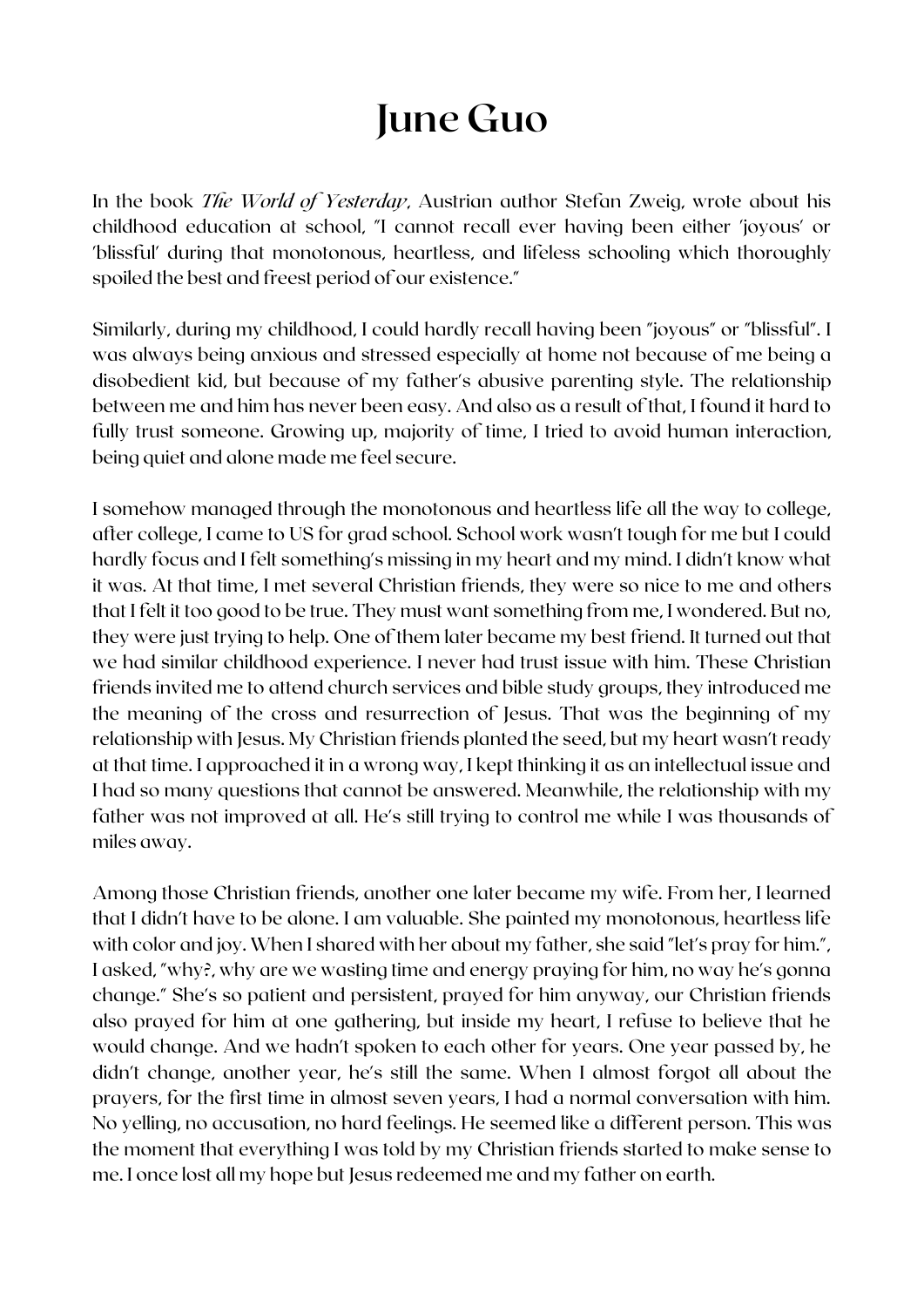My world of yesterday was heartless, listless and lifeless, it was gone, just like the verse in 2nd Corinthians, "For our present troubles are small and won't last very long. Yet they produce for us a glory that vastly outweighs them and will last forever." By God's glory and grace, my new life now, I do feel joyous and blissful. However, this is just the beginning of life with Christ, and I do believe the eternal life because of the resurrection of Jesus will be full of joy and love.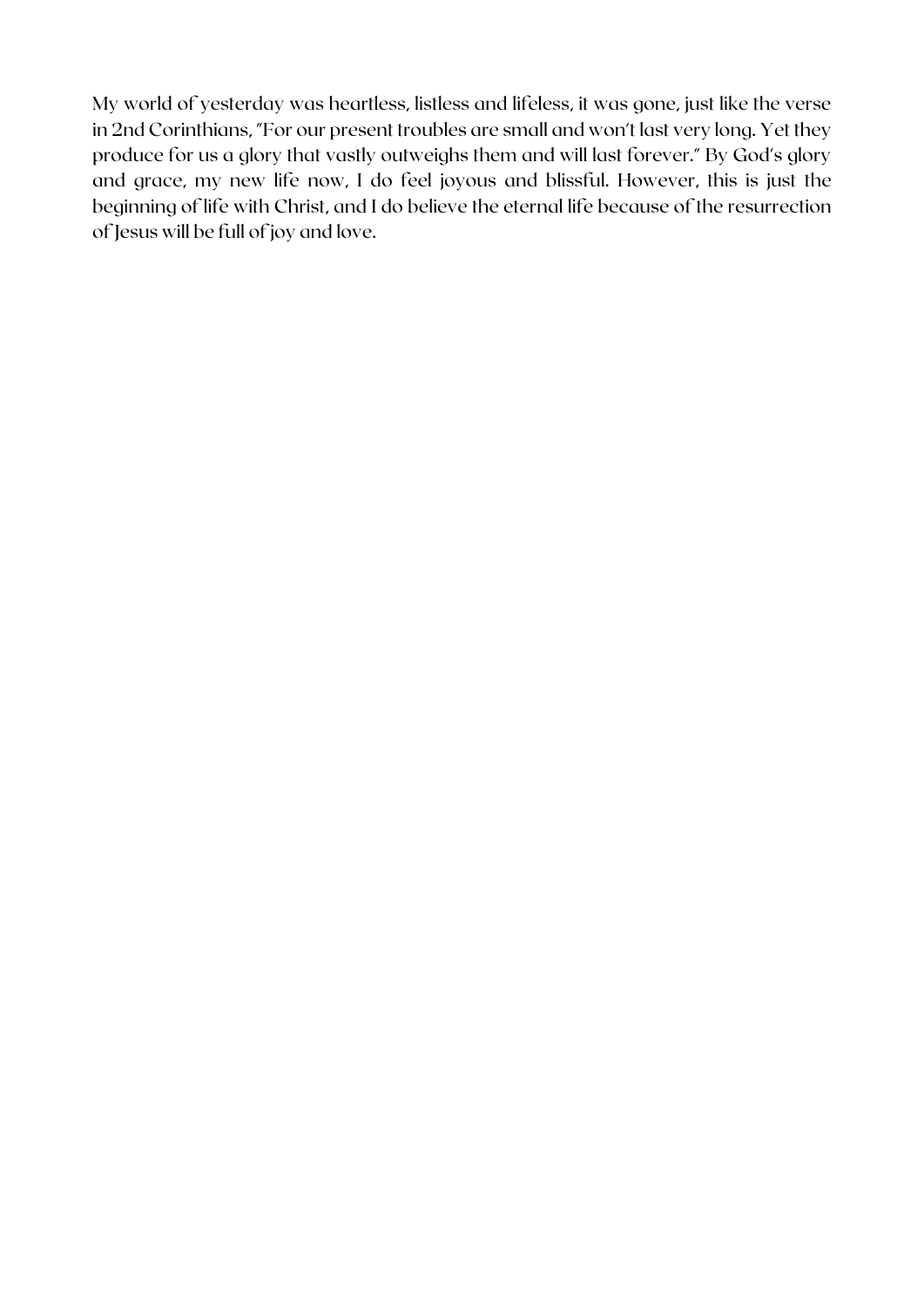# **Adalyn Nakamura**

Hi my name is Adalyn. I am seven years old. I chose to follow Jesus on December 28, 2019 when I was reading my Jesus Storybook Bible. I read that Jesus is King and someday everyone who believes in Him will have an everlasting life. I believe that God sent His one Son to die on the cross for our sins.

I have been struggling with impatience, but now that I have Jesus in my heart I do not have to struggle as much. I know that Jesus is real because when I pray Jesus talks to me in my heart. He says I do not have to be afraid because Jesus goes before me and behind me, like in Deuteronomy 31:8, "It is the Lord who goes before you. He will be with you; he will not leave you or forsake you. Do not fear or be dismayed."

I prayed about my bad dreams and I still have them, but I am not afraid because Jesus is with me day and night. I am getting baptized to show the world I believe in Jesus.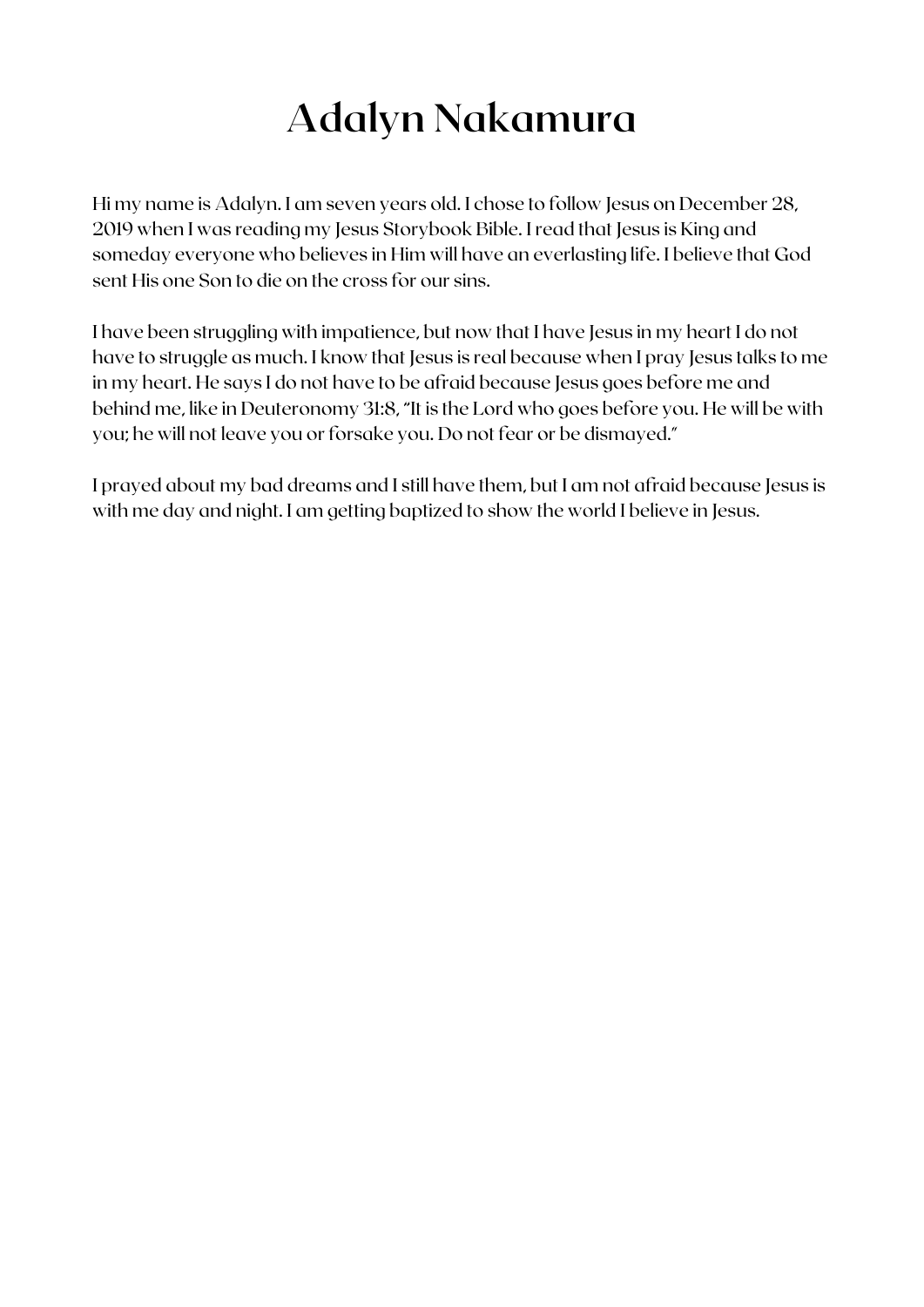### **Gabrielle Samuel**

Hi my name is Gabrielle Samuel and I'm in the 8th grade. I had a family that was filled with God's presence, we did our best to go to church, and it felt like Christian music was being played constantly. Life before pushing myself to dig into God's word was dull, and it felt incomplete. I tried to distract myself from the thought of Jesus, just so I didn't have to face the mistakes I had made. Anything from trying random new hobbies or focusing more on friends.

The most life-changing moment that made me look deeply into my faith in God, was at my first retreat. This was when I felt something change, where I could worship without worry. In that short amount of time during the retreat, it dawned on me that in order to continue down the path of being God's child, I would have to fully put my trust and faith in Him. It would be only right to do so.

The moment felt like a heavy weight lifted off my shoulders, and I felt more than ready to believe that Jesus is the crucified, risen, and returning Savior and King. Because of Jesus, life feels like a more guided path and while there may be some rough patches, I believe that God has the capability to lead me through my life that has been reoriented. I never put much thought into living an eternal life - I could never wrap my head around the concept. But ever since I fully accepted Jesus, I felt the hope of the resurrection impact my life continuously, even until now.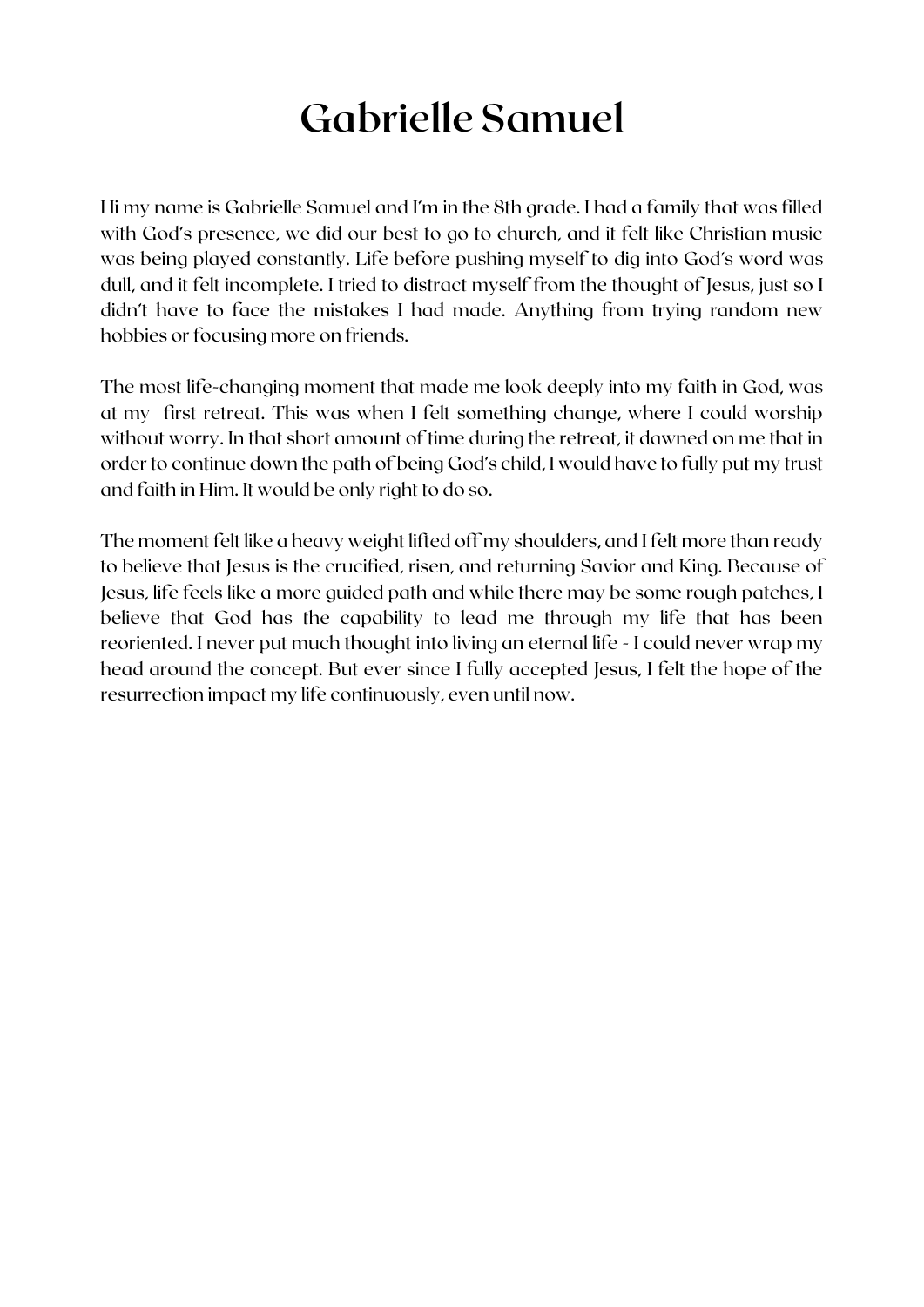# **Justin Yi**

Hi, I'm Justin Yi and I'm in the 8th grade. I have known about Jesus for as long as I can remember. My parents have been members of the church since before I was even born, so I always went to church every weekend and learned about the stories and miracles that God did in the Bible. But I didn't truly take Jesus into my heart, and although I prayed the prayer of acceptance several times throughout my KidzKrew years, I never really meant it; it was just because everybody else was doing it. I didn't really understand that I was asking for the biggest commitment of my life! However, as I grew older, I started understanding more and more of the Bible, and what all of my teachers at church were trying to explain to me. More importantly, I began to appreciate and realize how big of a deal it was that Jesus died on the cross for our sins, and then rose from the grave three days later. I don't remember when, but it was probably at some point in 4th or 5th grade that I truly invited the Holy Spirit into my heart and chose to become a Christian. After I became a follower of God, I started learning more and more about Scripture, God's plan for us, and how every single one of us is loved and cherished by God.

When I reached 6th grade, I started going to Evolution, the Jr. High ministry. I created stronger bonds with my church peers, and I also met new people. All of the advisors were really friendly, and I really felt like I belonged. On top of that, my relationship with Christ also grew deeper. I gained a deeper understanding of God's Word, through the messages that were preached, and the small group discussions that we had. I thought about getting baptized, but I figured there was no rush, and I didn't want to say a speech in front of everybody, so I decided against it. Eventually, the winter retreat came along, and apparently, it was this big, life-changing event where everybody grew closer to each other and to God. I wasn't too excited about going because I hadn't been away from my family too often, and there wasn't anyone there that I knew really well. Nevertheless, I went anyway. But the retreat turned out to be really great! I felt so engaged with God, and I had so much fun in all of the activities we did. I also think this was the time that I realized the importance and power of worship.

After the retreat and throughout the rest of middle school, I felt more connected to God. Whenever I didn't feel as strong with God, Evo always helped me get back into it. I also noticed that I started thinking about God more and more in my daily life, and not just at church. I found more ways and reasons to thank him every single day. And I made reading the Bible a consistent habit. Nowadays, whenever I encounter problems in my life, I pray to God, because I know He can help get me through every tough time.

Since Covid put a hold on everything, I didn't really feel the urge to get baptized, so I delayed it even further, until recently, when baptisms were announced again. I really felt like God was calling me to get baptized. My growth as a Christian will never be complete, but baptism is the next step I want to take in my relationship with Christ, by declaring my love for Him.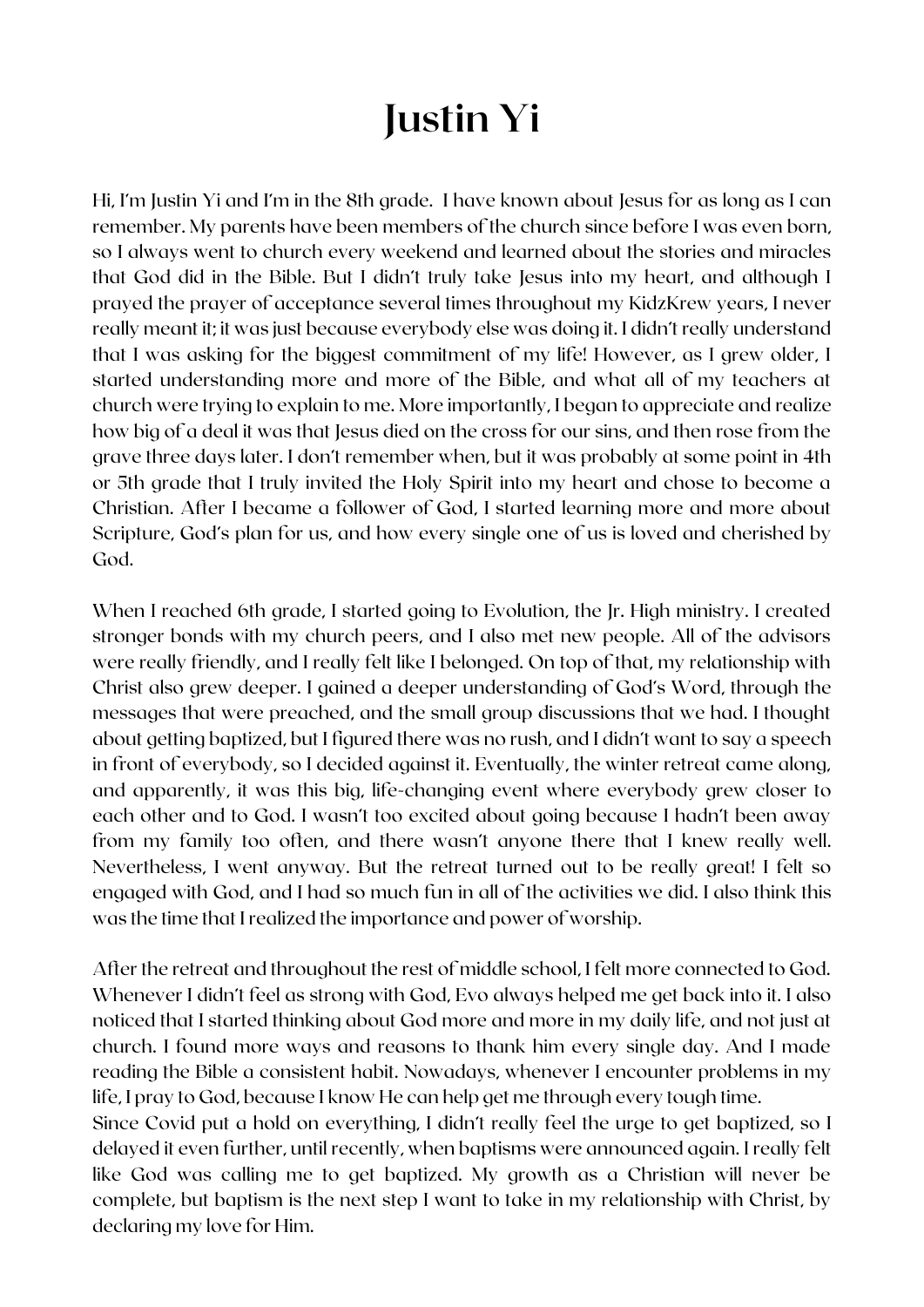#### **Amanda Yee**

Hey everyone, my name is Amanda Yee and I am in my last semester of high school. I have waited awhile for this moment and always wanted to wait for the "perfect" moment. Although I know that the "perfect" moment does not exist, I have witnessed many baptisms and passed many opportunities to be baptized and never felt that I had an incredible testimony. I had the typical story: I grew up in a Christian household, went to church consistently every Sunday, and attended a Christian school my whole life, but I was going through the motions. I knew God existed and that he died for my sins but I never felt the need to rely on God. I knew how to act like a Christian but I didn't know how to live like a Christian. There would be times where I wanted to know everything about God and there were times where I cared more about others' opinions of me.

Growing up, I was easily insecure, shy, and anxious. I never really struggled with my mental health until I entered high school. High school brought up new obstacles and new insecurities. I was easily sensitive and prone to toxic messages spread in the media. Two years ago around this time was probably the darkest moment of my life. News about shutting down school and the rising cases of COVID-19 rocked the world. I remember that time vividly as the time of scarcity of toilet paper, the introduction of zoom, online church service, baking banana bread, making dalgona coffee, and following Chloe Ting's workout plans. If you had asked me what I thought about shutting down school and being asked to stay home, my introverted self would be ecstatic and say "Count me in!" Little did I know that this would be the most challenging period of my life. The isolation and not seeing my friends increased feelings of overwhelming depression, poor self-esteem, uncontrollable anxiety, and raised questions of doubt towards God. I questioned why He would allow something so terrible as a global pandemic to disrupt my sophomore year of high school and rob me from living life. My mental health decreased as the COVID cases increased. I recall bottling up my emotions, locking myself up away from my loved ones, and losing myself in the process. I battled with myself internally and strayed away from God. I felt angry at Him for allowing my mind to be my worst enemy and felt that He had abandoned me and hated me. I felt alone in this battle and that God truly did not care for me. I thought "Why would God allow me to suffer if He truly loved me?" I didn't want anything to do with him and instead coped with my negative emotions in unhealthy ways.

Until God opened the door for me, I wasn't able to ask for help myself. I was too scared to admit that I needed help and that I was indeed suffering. However, he guided me towards healing mentally and emotionally. In reaching out for help, I met my amazing therapist, who has been there for me through it all. I used to believe that going to therapy was shameful and meant you were weak and lacked faith. But God quickly debunked my belief and showed me that asking for help was not a sign of weakness but a sign of strength.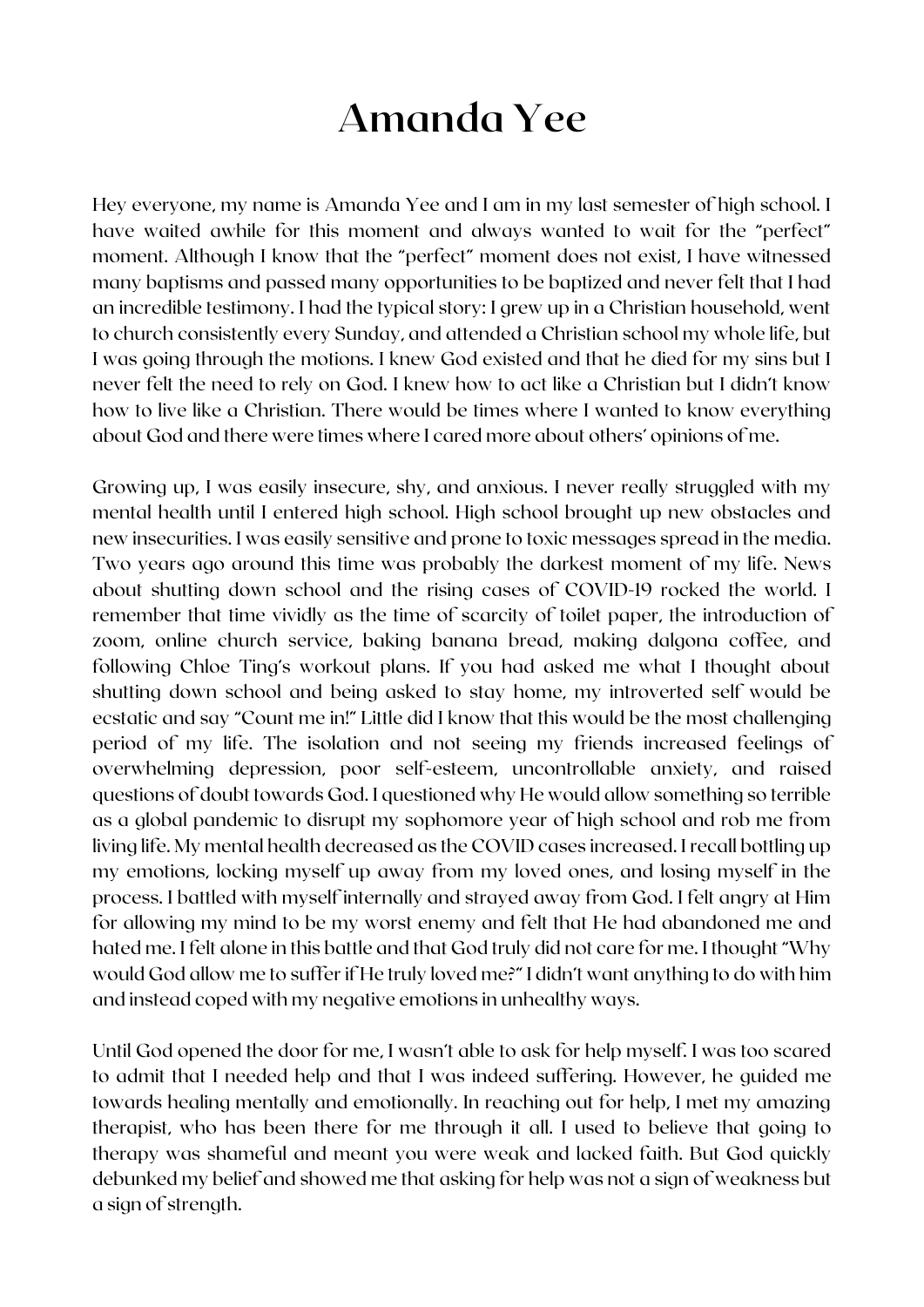Two years later I can confidently say that it was all worth it. I can declare that God intended my battles for good and that he had a divine plan for me. 2020 may have been the year of hurting but 2022 is the year of healing.

Through this journey, I have learned various things about myself. I have learned that my feelings are valid, that I'm not broken, that I have purpose in life, and that I am fearfully and wonderfully made. I can also say that I believe God had me go through this so that I may help others in the future. If it weren't for the pandemic and going through my experiences, I would have never discovered what I value and am passionate about. Though I may have been lost in the depths of anxiety and depression, I was found in my identity in Christ. If you were to ask me now if I was given the choice of going through that difficult journey versus choosing the easier route, I would choose the harder route. I would not be the same person I am today. Through my experiences, I have learned how to be a more assertive, empathetic, and a loving person. I've learned that real beauty comes from within and not to place my value in what others may think about me. God taught me many lessons even f it wasn't the way I would have wanted it to be.

Since attending South Bay Community Church about a year ago, I have found my community of people who accept me for who I am not who they want me to be. I've drawn closer to God and His people. I've drawn closer to His word and what He wants to teach me. Today I have decided that it may never be the "perfect" moment. I am far from reaching that ideal "perfect" time. To be honest, I've been hesitant to get baptized and make the public declaration of faith because I did not feel worthy enough or "Christian enough." But today I feel that God has called me to get baptized because He acknowledges that no, I may never be ready but He calls me His own, and that is enough for me.